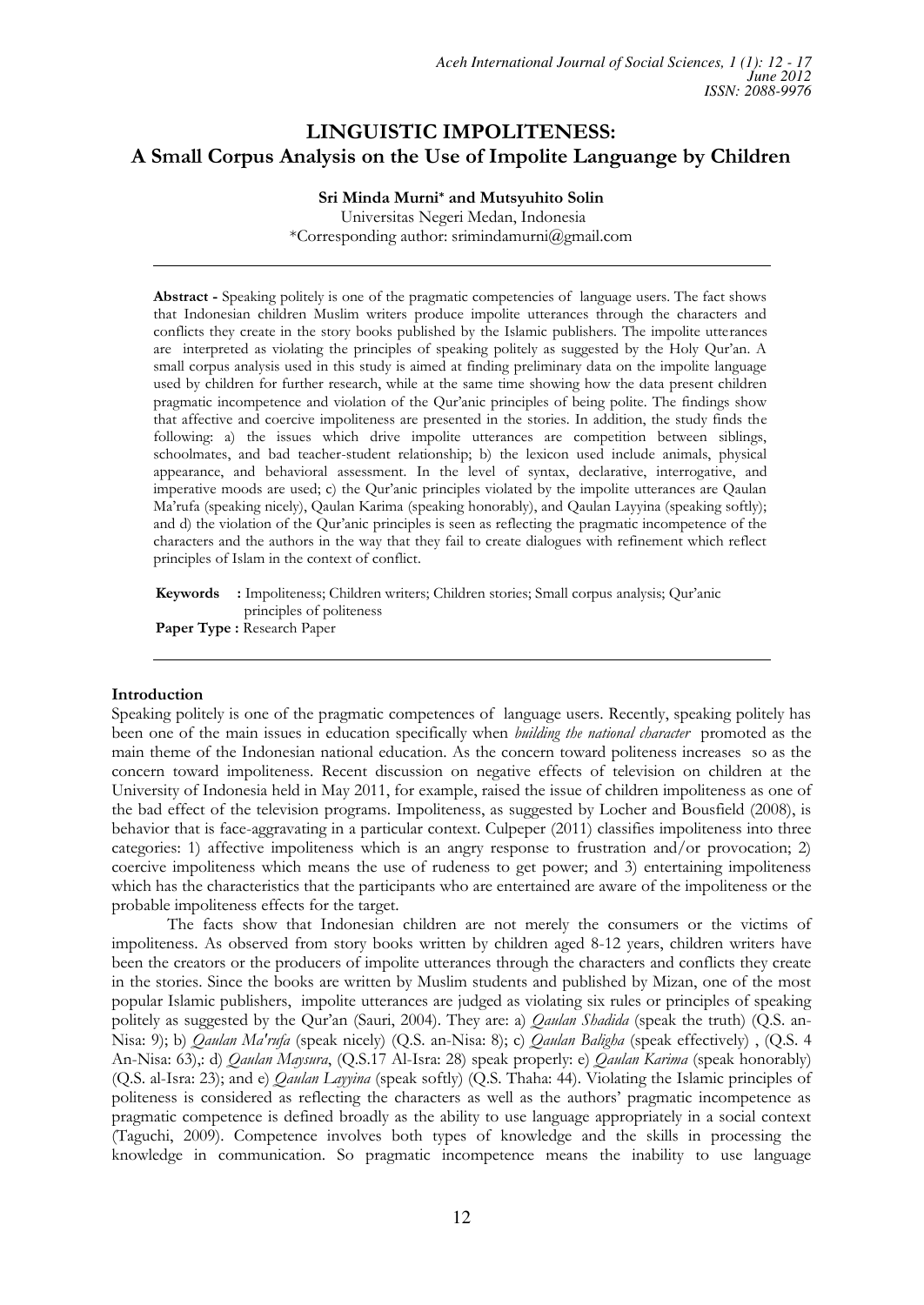appropriately due to the incompetencies in knowledge and in processing the knowledge in the context of Islam.

Although the characters and the conflicts play important roles, judgement on the impact of the impolite utterances on the quality of the books is not discussed. The problems to discuss in the study are: a) What are the driven issues of linguistic impoliteness in story books?; b) How are the impolite utterances realised lexically and syntactically?; c) What Qur'anic principles are violated by the impolite utterances used by the characters?; And d) How do the violations reflect the pragmatic incompetence of the characters and the authors?

## **Methodology**

Corpus analysis (Ghadessy, 2001; Ghani and Zaiton, 2001; Wilson, 2006; Adolphs, 2008) will be conducted on impolite utterances used by the characters in story books written by children. Six books of Kecil-Kecil Punya Karya (KKPK) published by the Mizan Media Utama are chosen as they source of data. They are: Roxy! Roxy! (Putri, 2010), Sophaholic (Nabila, 2010), Laboratorium Liliana (Salsabila, 2010), Shekefarellor (Naqiyya, 2010), Special Twins (Izzatunnuha, 2010), and the Eccentric School (Auldina, 2010), with the total size of corpus is 62,063. All impolite utterances are identified and then categorized based on the driven issues. In this step, the types of impoliteness are discussed. Next, the realisations of impoliteness are categorized lexically and syntactically. The data are analysed based on the violation of polite language and on how the violations reflect the pragmatic incompetence of the characters as well as the authors.

## **Results And Discussion**

## **The issues which drive impolite utterances**

The data shows that there are at least two settings where impolite utterances occured: at home and at school. The issues which drive impoliteness deal with the issue of the two settings. The examples taken from the story books written by children show that the driven issues for impoliteness include competition between siblings, competition between friends, and teacher-student bad relationship.

The driven issue of impoliteness in the home setting includes the competition between siblings, as follows: a) "Mom, aku mau sarapanku dijadikan bekal saja," kata Laudya ("Mom, I would like to take my breakfast to school"); b) "Biarkan dia pergi, Mom!" Kata Chelsea ketus ("Let her go, Mom!" said Chelsea irritated); and c) "Diam Chelsea! Aku kesal sama tingkah lakumu!" seru Laudya... (Shut up Chelsea! I don't like your behavior!" said Lidya (The Special Twins, p. 52)

In example a) Laudya and Chelsea are twin characters. As narrated by the author: "Mereka sangat *suka jika punya benda yang sama dan berpenampilan sama. Anehnya, mereka tidak suka bersama-sama. Mereka tidak akan pernah akur kalau bersama-sama,...* (p. 23) (They like the same things and styles. However, they do not like to be together. They never get along when being together). It is explicitly shown that the twins are created to be offensive rather than living in harmony with each other. In the exerpt, it is seen that the twins are using impolite utterances and freely exposing their anger toward each other even in front of their parents. They use coercive impoliteness towards each other. On the other hand, parents' reaction on the argument is not educative either as the following:

*Mrs. Rich:* "Ada apa kalian? Berantem lagi?" tanya Mrs. Rich khawatir. Kenapa kalian tidak jawab pertanyaan Mom?" tanya Mrs. Rich dengan suara parau (What is the matter now? Are you fighting again? Why didn't you answer me?" asked Mrs. Rich). *Dia memukul meja dan berdiri*. (She hit the table and got up)

*Mr. Rich: "Morish! Tenangkan dirimu!" Seru Mr. Rich (Morish! Calm yourself! Mr. Rich exclaimed). Mrs. Rich: "Tidak!...*("No!...)

0U5LFK¥*Richie Morish Rich*µ*Bentak Mr. Rich* (Richie Morish Rich! Mr. Rich shouted)

Mrs. Rich: "Pollie Mike David! Sekarang kamu urus si kembar. Aku tak mau melihat mereka lagi!!!("Pollie Mike David! Now you take care of the twins. I do not want to see them again!!!) (The special Twins, pp. 53-54).

The above quotation shows that the parents can not control themselves either. They use affective impoliteness to each other. Instead of helping the twins to solve their problems, the parents are trapped in the problems and shout at each other in front of their twins.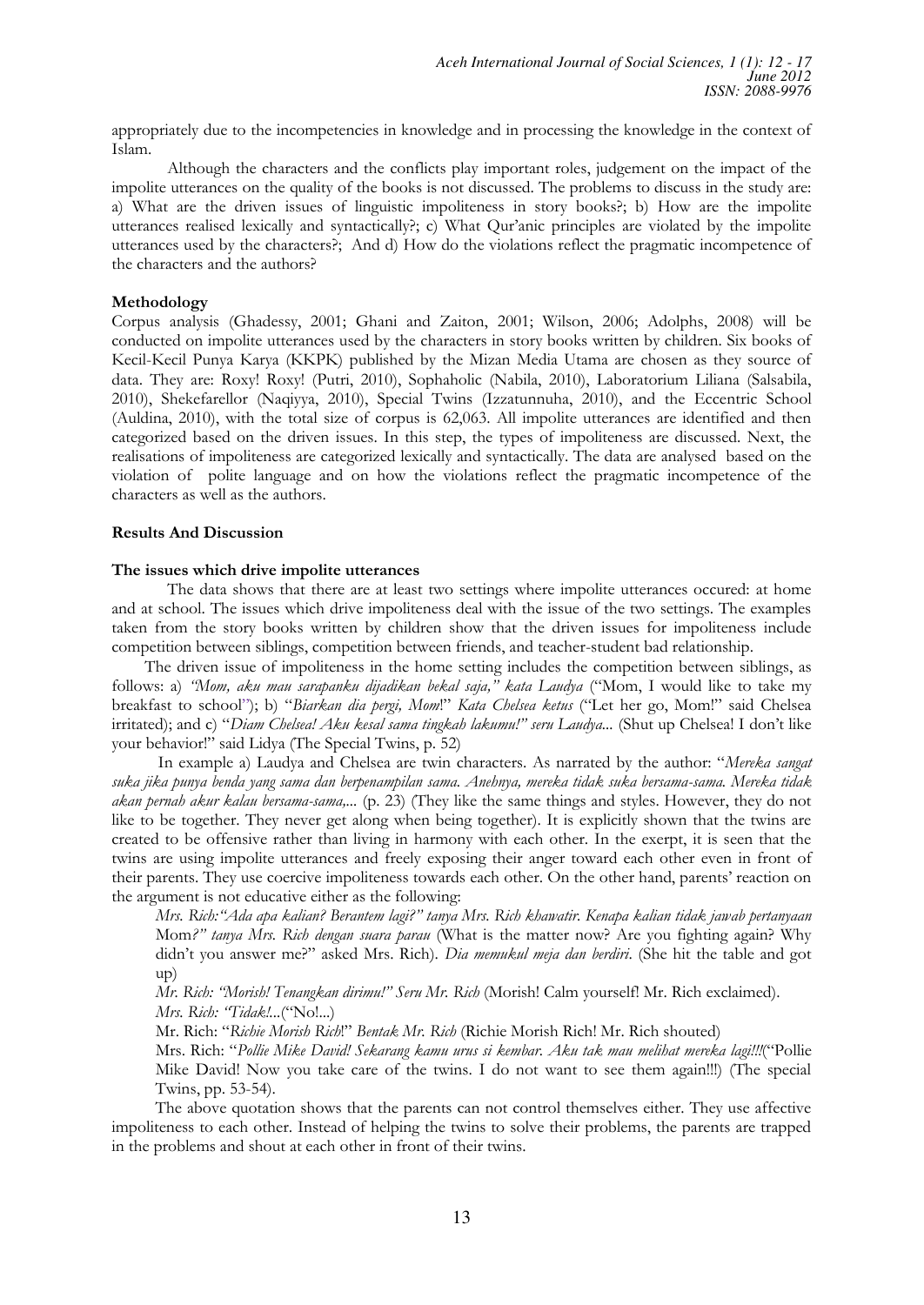In the school, the driven issue is the competition between schoolmates and the bad relation between teacher and student. The competition between schoolmates is acknowledged through impolite utterance as follows: "Anak yang tak tahu diri yang kau maksud sahabat dekatmu? Sungguh, aku tak menyangka, Patricia. Anak sebaik kau bisa mendapatkan teman sebadung dia,"sambung Alicia dengan tajam. <sup>(ec</sup>Such an ungrateful child you consider as a close friend? I really do not understand Patricia. Such a kind girl like you gets a delinquent girl as a close friend" (The Eccentric School, p. 24).

In the story, it is written that Patricia and Isabel are once close friends but a new student, Alicia, tries to break their good relationship. Alicia tries to put bad image of Isabel in Patricia's mind to win Patricia. Clearly, Alicia uses coercive impoliteness.

Impolite utterances also used by the students when they talk about their teachers. The following quotation is one of the evidence: *''Li, Kamu Udah Mengerjakan Pe-Er Pelajaran Ibu Guru Yang Menyeramkan Itu? Untung Aku Sudah. Jadi, Bedebar Jantungku. Kan Kamu Tahu, Kalau Marah, Seperti Ratu Singa. Kalau Menjerit Seperti Srigala. Pendengarannya Lebih Dari Aris, Sorot Matanya Tajam Banget. Makanya Aku Bilang Menyeramkan'," Ujar Olivia* ("Li, have you done the assignment given by that horrific teacher? Luckily, I have. My heart is pounding. You know that if she is angry, she is like a lion queen. When she screams, she is like a wolf. Her hearing is more than Aris, her eyes are incredibly sharp. That is why I said she is horrific (Laboratorium Liana, p. 72)

From the quotation, it is very clearly seen that the students do not perceive teachers as honorable persons. They express affective impoliteness towards the teacher through the statement above. It seems that they have good reasons to do so since the teacher is also pictured as 'killer' and impolite such as,

*¥+HQWLNDQPHUDSLNDQ UDPEXWPXHillaryµ bentak Nona Kathrine. Sudah berapa kali saya ingatkan! Siapa*  saja yang memasuki kelas Nona Kathrine harus berpakain rapi!!" teriak Nona Kathrine. "Dan kalau sudah *beberapa kali melanggar peraturan itu. Sekarang, keluarlah. Rapikan dulu rambut emasmu itu. Jika ingin*  memasuki kelasku lagi, aku harus melihat rambutmu terikat dengan rapi", tambahnya. (Stop tidying your hair, Hillary!!! snapped Miss Katherine. I have told you many times! Whoever enters Miss Katherine's class has to dress neatly!!! shouted Miss Katherine. "And you have broken the rules many times. Now, go out. Tidy yourgolden hair. When you enter the room, make sure you have tied your hair, she added) (The Eccentric School, p. 15).

The above example shows that the teacher has spoken very impolitely to the students even on minor cases such as students' hair style. In this situation, the coercive impoliteness is clearly used by the teacher towards her students.

#### **The Realisation of Impolite Utterances**

The realisation of linguistic impoliteness are categorized into, i.e. the lexicon and the mood.

#### **The Lexicons**

The lexicons used are categorized into three, namely: animal, physical appearance, and behavioral assesment.

The names of animal of particular characteristics are used in the story to refer to certain character such as: a) *Ratu Singa* (A lion queen) (Laboratorium Liana, p. 72); b) *Srigala* (wolf) (Laboratorium Liana, p. 72); c) *Monyet aneh* (weird monkey) (SheKeFaRellor, p. 15); and d) *Kutu kupret* (kupret lice) (SheKeFaRellor, p. 51). The animal used to describe human is the indicator of impoliteness. The animal categorization include lion and fox to express wildness, monkey and louse to express teaser and troublemaker.

Some metaphores which are related to bad judgement on the character's physical appearance are used in the stories such as: a) *Muka busuk* (rotten face) (The Eccentric School, p. 59); b) *Mulut ember* (bucket mouth) (The Eccentric School, p. 76); c) *Mulut pedas* (spicy mouth) (The Special Twins, p. 20); d) *Suara emas karatan* (rusty golden voice) (Roxy! Roxy!, p. 95); e) *Keras kepala* (stubborn) (Shopaholic Girl, p. 74); f) Metaphors such as 'muka busuk' (rotten face), 'mulut ember' (bucket mouth) given to the character's physical appearance is also judged as impoliteness.

The character's behavior is also judged by using bad terms such as: a) *Somse* (arrogant) (Laboratorium Liana, p. 10); b) *Norak* (tacky) (Laboratorium Liana, p. 10); c) *Matre* (materialistic) (Laboratorium Liana, p. 87); d) *Tak tau diri* (ungrateful) (The Eccentric School, p. 24); e) *Konyol*  (incompetent) (Roxy! Roxy!, p. 22); f) *Cupu* (cupu) (Roxy! Roxy!, p. 31); g) *Nyebelin* (sucks) (Roxy! Roxy!,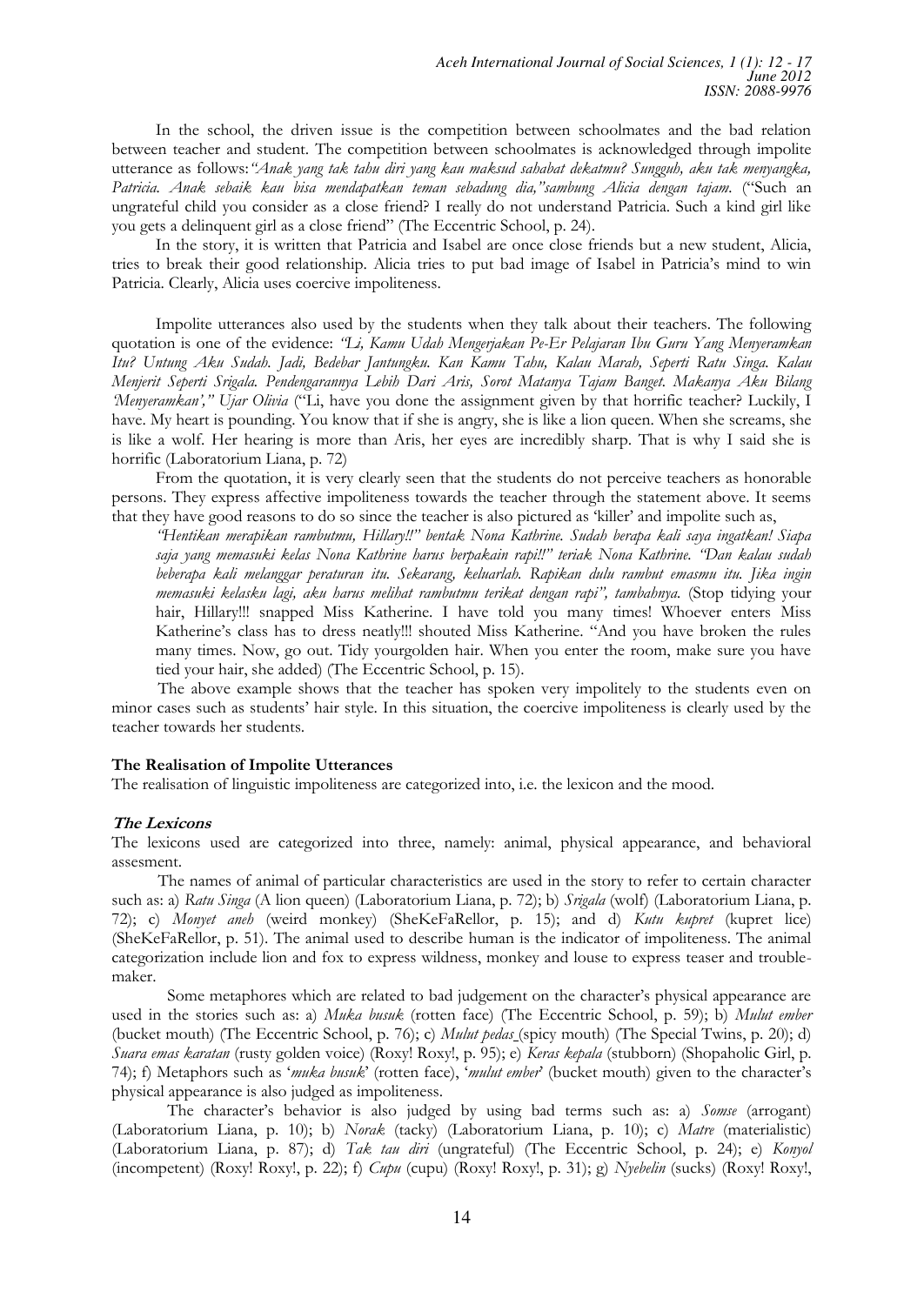p. 34); g) *Norak banget* (very tacky) (Roxy! Roxy!, p. 93); i) *Menor banget* (too much make-up) (Roxy! Roxy!, p. 93): j) *Ge-er genit rakus* (flirty and greedy) (Diary Runa, p. 54); k) *nggak gaul* (having no friends) (Diary Runa, p. 130); l) *2·RQ*(stupid) (SheKeFaRellor, p. 33); m) *super jorok* (super dirty) (SheKeFaRellor, p. 37); n) *Oneng* (stupid) (SheKeFaRellor, p. 37); o) *Brojol* (SheKeFaRellor, p. 48), p) *Bloon* (stupid) (SheKeFaRellor, p. 59); q) *kamu jangan terlalu...lebay...* (Don't be too excessive); *kamu lebay* (you are excessive) (The Special Twins, p. 17); r) *kata-kata yang ngebosenin*! (boring words) (The Special Twins, p. 20); and s) *berbuat licik* (foxy) (The Special Twins, p. 49).

Bad terms used to assess the behavior of the character are considered as impolite since they are all aimed at humiliating the characters. Based on the data, it is found out that there are 94 lexicons used by children writers to express impoliteness. Some of the impolite lexicons are used by particular writer such as 'silly' which is used seven times by an individual writer. However, there are also some impolite utterances shared by two or more writers such as 'diam' (shut up).

The types of impolite language used by children writers are affective and coercive impoliteness. By affective impoliteness, the characters express their angry responses to frustration and/or provocation. By coercive impoliteness, the characters use rudeness to get power. The lexicons used in expressing impoliteness are categorized into: 1) 'mouth' and its varieties;  $2)$  negative adjectives such as 'arrogant' and 'tacky', and 3) animals such as 'lice' and 'monkey'. The 'mouth' and its varieties cover 24% of the lexicons used and they have both coercive and affective purposes. The negative adjectives cover 68% and the animal lexicons cover 6% of the total use of impolite lexicons. The purpose of the use of the negative adjectives as well as the animals is to mock, ridicule, make fun of, and express anger, so it is coercive and affective.

#### **The Moods**

The moods that are used to express impoliteness include declarative, interrogative, and imperative moods. They are regarded as impolite since they directly express anger. There is no refinement in the ways the characters speak to each other. The types of impoliteness are both coercive or affective.

Some examples of declarative mood to express impoliteness are: a) "Aku tak akan pernah mau *PHPDDINDQPXµ NDWD ,VDEHO* ¥,ZLOO QHYHU IRUJLYH \RXµ VDLG ,VDEHO7KH(FFHQWULF6FKRRO E*¥1JJDN* gaul, deh lho...maksudnya mana kutahu!" (You are outdated... How could I know (Diary Runa/130); c) *¥0XOXWPXND\DNVL)HOL[NXFLQJ-NX.DODXEHOXPPDNDQPXOXWQ\DQ\HURFRVPHOXOXµLPEXK.HYLQ* (Your mouth is like Felix's, my cat. If he has not eaten, he talks a lot) (SheKeFaRellor/49); and d) "Kau memang pembawa kehancuran, Hillary!" teriakku. ("You bring disaster, Hillary!!! I shouted (The Eccentric School/70).

The utterances used in declarative mood are affective impoliteness. Example a) shows T declares something on the hearer due to her anger and/or frustration, while examples b), c), and d) are labelling the hearer due to the same reasons.

Some examples of interrogative mood to express impoliteness are: a) "Apakah kau hisa, sekali saja, tidak mencampuri urusan orang lain?!" bentakku dengan suara lantang. (Can you for once not to bother other's business? I snapped him (The Eccentric School, p. 32); b) "Apa,lihat-lihat?" halas Reechery tidak menyenangkan (What are you looking at? Eplied Reechery unhappily (Shopaholic Girl, p. 79); c) *'Kamu punya otak, enggak?* Kalau punya, letaknya di mana?" ejek Farhan lagi (Do you have brains? If yes, where is it?, mocked Frahan) (SheKeFaRellor, p. 59); d) *'Bisakah kau tutup mulutmu*, Jean?" kataku membentaknya (Will you shut up, Jean? I snapped her (The Eccentric School, p. 31).

The interrogative utterances used are coercive and affective. They are not meant to ask questions but to order the hearer to do something (example a and d), not to do something (example b), and to label the hearer (example c). Utterances a, b, and d are are coercive since the characters express rudeness to get power. Utterance c is affective because they show angry response.

The imperative mood used in the stories are: a) *'Tutup mulutmu*, Patricia! *Jika kau hanya ingin membuat* gara-gara di sini, keluarlah dari ranjangku!"katanya dengan kasar. (Shut up, Patricia! If you are just causing a mess, get off my bed! (The Eccentric School, p. 26); b) 'Buang muka busukmu itu, Hillary. Jangan pernah kau perlihatkan lagi di hadapanku!!!" jawab Jean (Throw away your rotten face. Don't ever show it to me again!!!, answered Jean).

The lexicon 'tutup mulutmu' or 'buang muka busukmu' are clearly not only intended to command or to order the other characters to do so. They aslo explicitly expresses power over the addressee. They are the expression of coercive impoliteness. Thus, three types of mood were used by children writers to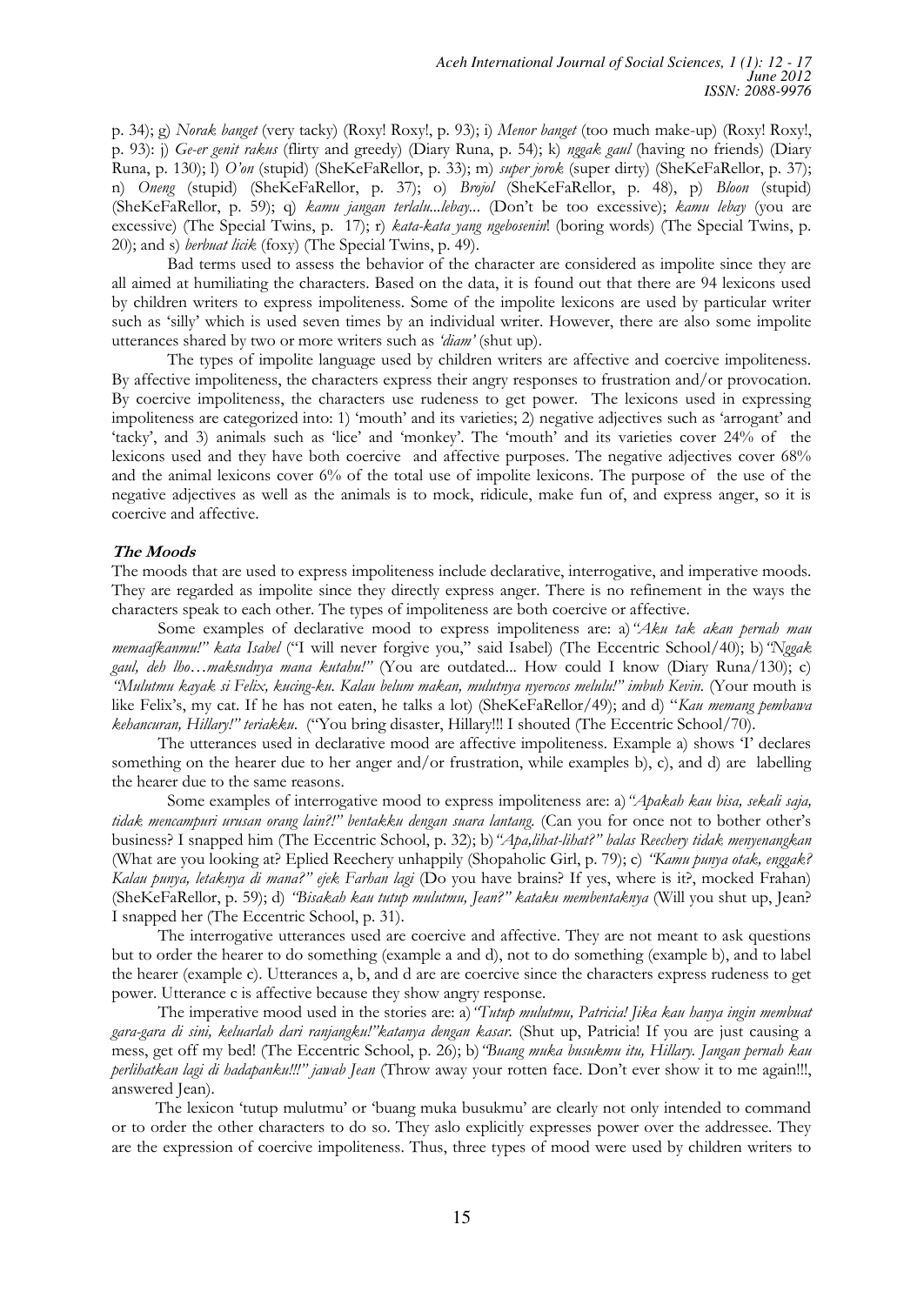create conflict in the stories. The data show that the use of the moods are to express coercive and affective type of impoliteness.

### The Violation of the Qur'anic Principles of Politeness

The violation of the Qur'anic principles of linguistic politeness in the story books written by children are categorized into three types, namely: a) The violation of *Qaulan Ma'rufa* (speaking nicely); b) *Qaulan Karima* (speaking honorably); and c) *Qaulan Layyina* (speaking softly).

The data show that the characters violate the principle of *Qaulan Ma'rufa* which means speaking nicely. The examples found in the stories show that the characters emphasize rudeness in the utterance, such as: a) "Udah, deh...kamu jangan terlalu...lebay...! jawab Chelsea sinis (Stop... don't be too excessive) (The Special Twins, p. 17); b) 'Hoooiii! Laras-e! Laras-e matre-e jerawat-e sini!!! Hoii!! Pesan es jeruk satuuuuu!!! Jangan pakai lama yaaaa...Ngerti? Heb! Jangan terlalu dingin! Dan ingat, bayarnya sekarang dan jangan kebanyakan gula!" *bentak Kayla kepada kak Laras. Hal itu membuat Laras sakit Hati.* (Hooooiiii! Laras-e! Laras-e materialistic pimple come here!!! Orange juice one!!!! Quickly ....understand? Hey, not too cold! I will pay now and not too much sugar! Kayla snapped Laras. Laras was very sad (Laboratorium Liana, p. 87); c) 'Mau pergi *kemana pun, itu bukan urusanmu! Kata Gabriella kepada Elssy* (It is not your business where I go, said Gabriella to Elssy (Shopaholic Girl, p. 77); d) "Alaaaaah...bilang aja rumahmu, tub, jelek! (Just tell us the truth that you have a poor house) (Diary Runa, p. 123); e) *'Huuu...! Kamu juga dari zaman purba sudah o'on kayak gitu," sanggah Farhan* (You are also from the primitive era, stupid, argued Farhan) (SheKeFaRellor, p. 33); f)<sup>*"Capek,deh...kenapa harus daftar sama si Kutu Kupret itu, sih!" sesal Sherina* (Very boring ... why should</sup> we register with this kupret lice, said Sherina irritatedly (SheKeFaRellor, p. 51); g) *'Biarin!Terserah aku! Aku,kan, anak orang terkaya disini. Bukan salah satu dari kalian ya,ya! Semua perintahku harus ditaati. Enggak boleh ada yang membentakku! teriak Lutfi* (It's up to me. I am the richest girl. Not any of you. My words must be obeyed. Nobody can snap me! (Me and Mermaid, p. 26); h) *Waktu aku naik ke panggung, disebelahku ada..ada.. SILLY ALLY! Alias Ally Royalen. Dia memakai rok tiga perempat bertingkat warna pink dengan ikat*  pinggang pita emas, bando pita warna pink emas, sejenis high heels pink emas, pokoknya...semuanya serba pink dan emas. Dan dia, aku jujur lho...NORAK BANGET! Rambutnya, sengaja dibikin keriting. Benar-benar berlebihan. *Menor banget! Kosmetiknya juga benar-benar tebal, jadi membuatnya kelihatan seperti badut! Hahahaa...*(When I got on the stage, I saw SILLY ALLY! Ally Royalen. She was wearing a pink medium skirt with a golden belt, ribbon golden headband, pink golden high heels, all is just in gold and pink. And she is, to tell you the truth is so tacky! Her hair is made curly. Too excessive. Very excessive. Her make-up is also excessive like a clown! Hahaha... (Roxy! Roxy!, p. 93)

The data also show that the characters violate the principle of *Qaulan Karima* which means speaking honorably. The examples found show that the characters use impolite utterances when they talk about their teachers without honor, such as: a) *'Li, Kamu Udah Mengerjakan Pe-Er Pelajaran Ibu Guru Yang Menyeramkan Itu? Untung Aku Sudah. Jadi, Bedebar Jantungku. Kan Kamu Tahu, Kalau Marah, Seperti Ratu Singa. Kalau Menjerit Seperti Srigala. Pendengarannya Lebih Dari Aris, Sorot Matanya Tajam Banget. Makanya Aku Bilang <sup>4</sup>Menyeramkan"*, Ujar Olivia ("Li, have you done the assignment given by that horrific teacher? Luckily, I have. My heart is pounding. You know that if she is angry, she is like a lion queen. When she screams, she is like a wolf. Her hearing is more than Aris, her eyes are incredibly sharp. That is why I said she is horrific (Laboratorium Liana, p. 72); b) *"Aku tidak menyangka, Mister Baron yang begitu pintar bisa ku bohongi dengan mudah. Aku bilang, seragam sekolah ku basah. Padahal, tidak. Aku memang sengaja mengenakan kaus ini*  kesekolah agar semua orang tahu bahwa akulah si Shopaholic itu", cerita Reechery kepada Rachel (I have never thought that smart Mr. Baron can be easily cheated. I said, my uniform was wet. The truth is it is not. I am wearing this t-shirt just to let everybody knows that I am the Shopaholic girl, said Reechery to Rachel (Shopaholic Girl, p. 47).

The violation of *Qaulan Layyina* (speaking softly) is characterised by speaking rudely mostly to snap other characters such as the following: a) *'Udah, deh, mending kamu minum soft drink aja. Daripada mulutmu makin pedas ngeluarin kata-kata yang ngebosenin!"* (It is better for you to have some soft drink than saying boring things (Special Twins, p. 20); b) "Diam kamu, Laudya!" teriak Chelsea" (Shut up, Laudya! Shouted Chelsea) (The Special Twins, p. 69); c) "Pagi-pagi sudah norak, somse banget sih, kamu! Apa enggak ada model *lain, Princess Ariel?" celetuk Sheza* (It is still early and you have been so tucky, you are very arogant! Don't you have another model, Princess Ariel? Sheza interrupted (Laboratorium Liana, p. 10); d) *'Buang muka* busukmu itu, Hillary. Jangan pernah kau perlihatkan lagi di hadapanku!!!"jawab Jean (Throw your rotten face Hillary. Do not ever show it to me anymore!!! Answered Jean (The Eccentric School, p. 59); h) *'Kau*